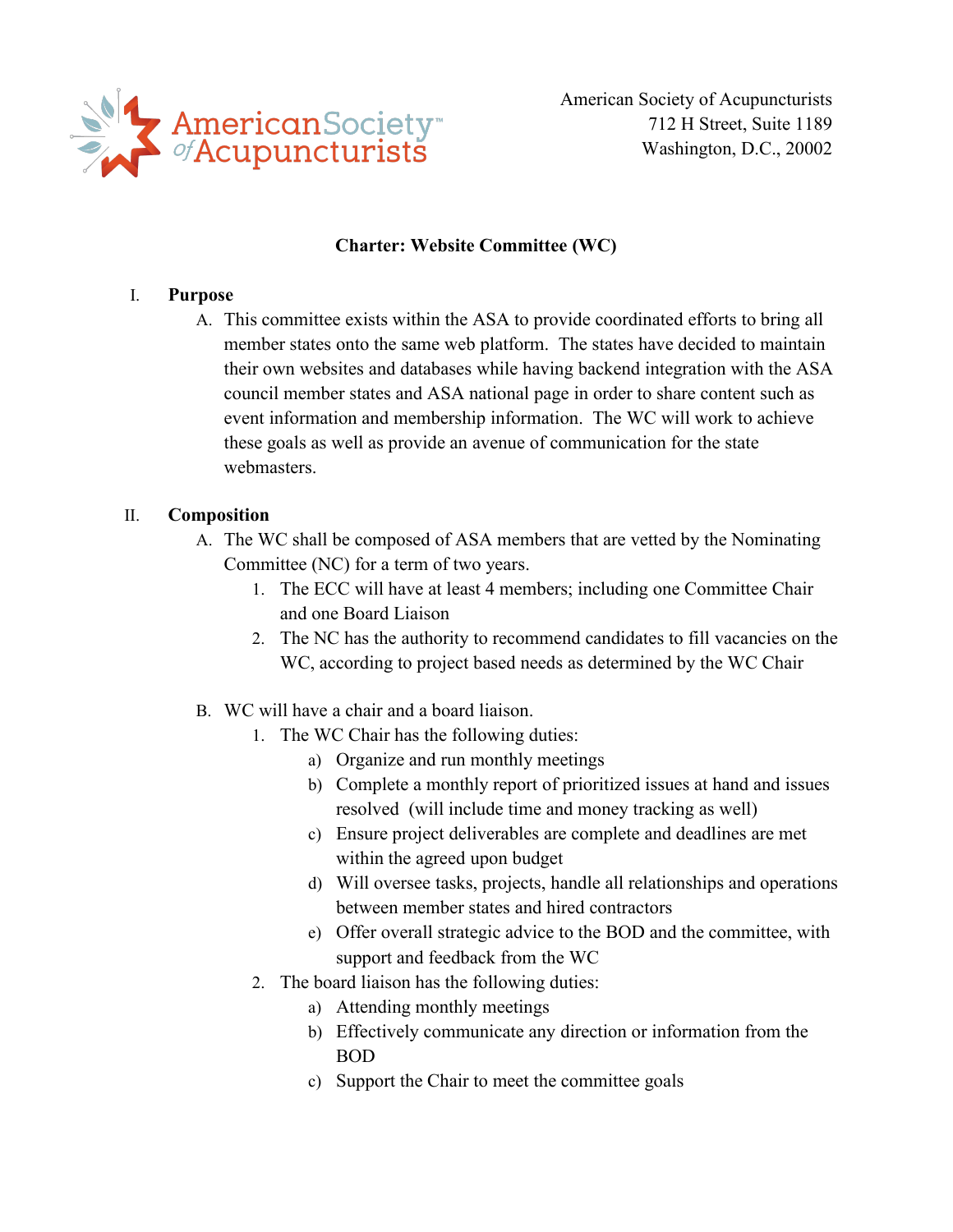

American Society of Acupuncturists 712 H Street, Suite 1189 Washington, D.C., 20002

## III. **Committee Members**

- A. Each member will work to support the overall success of the project as well as their own website
	- 1. Members will be assigned on a project by project basis, taking into consideration their specific skills, interests and availability
	- 2. All will attend the monthly meetings
	- 3. All will remain in communication with the committee chair, sharing progress on their assigned tasks
	- 4. All vetting for positions to be filled will be done by the Nominating Committee
	- 5. The WC committee will work with the webmaster group to facilitate sharing of information and communication specific to the website
- B. Desirable Skills, Knowledge, and Abilities (SKAs)
	- 1. Background in website development
	- 2. Organized and detail oriented
	- 3. Ability to take initiative along with the drive to see projects through to completion
	- 4. Comfortable with deadlines and constructive criticism.
	- 5. Ability to focus on National goals which may require some prioritization over their state goals
	- 6. Able to dedicate 8-10 hours per month, but will vary so should be somewhat flexible
- C. Responsibilities
	- 1. Understand the functional needs of the state's websites
	- 2. Get websites with technical difficulties up and running
	- 3. Continue to bring new member states onto the website platform
	- 4. Work with ASA leadership in executing information sharing, tech based and marketing strategies
	- 5. Be able to strategize long term website development goals, along with input from the states, once the state websites are functional and everyone is ready for web platform 2.0
- IV. **Meetings**